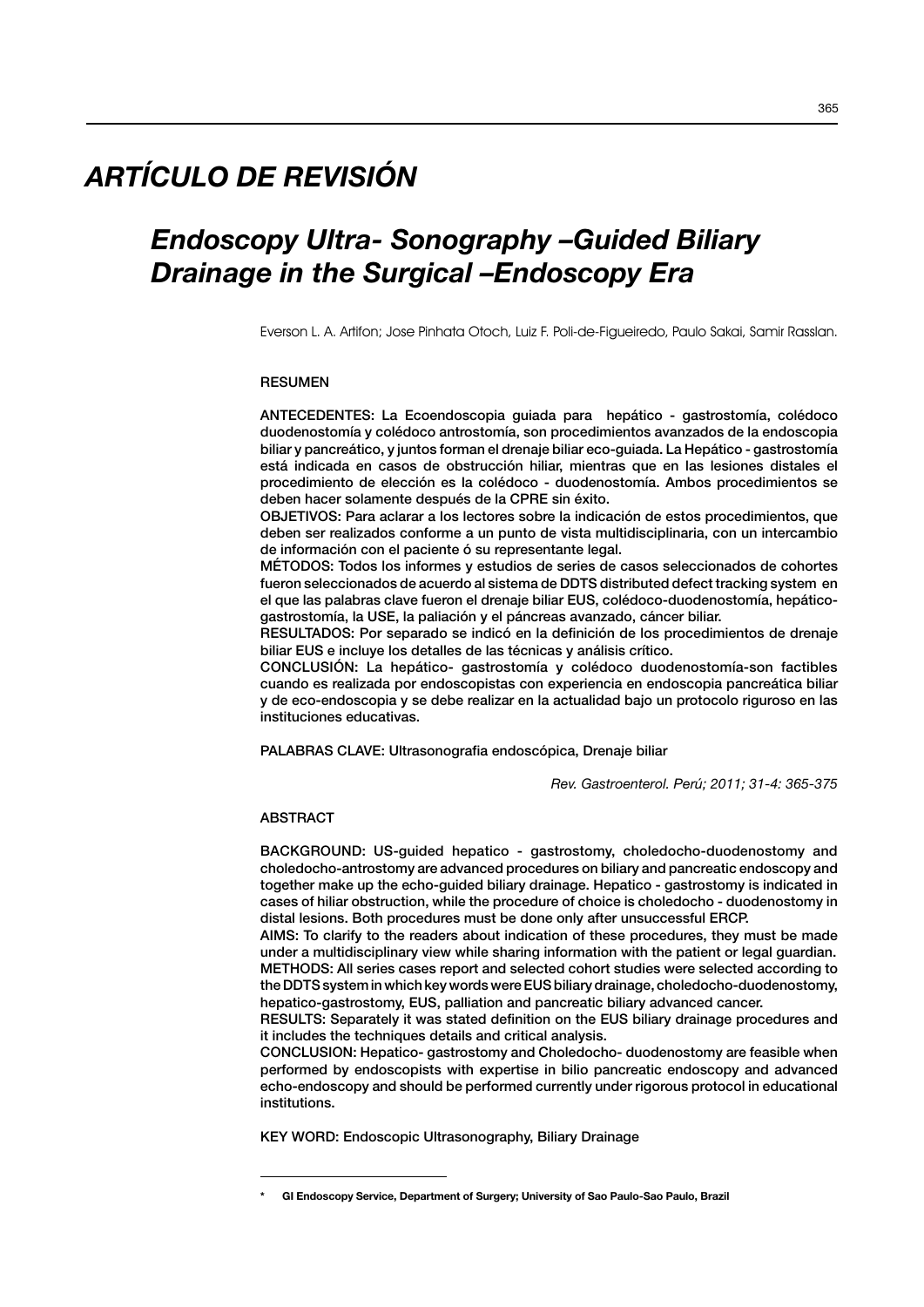mdoscopic biliary stenting at ERCP is a well<br>established therapy for both benign and malig-<br>nant biliary obstruction<sup>[1-3]</sup>. To overcome ERCP<br>failures and improve outcomes over those affor-<br>ded by more invasive alternative ndoscopic biliary stenting at ERCP is a well established therapy for both benign and malignant biliary obstruction<sup>[1-3]</sup>. To overcome ERCP failures and improve outcomes over those afforded by more invasive alternatives -percutaneous trans hepatic biliary drainage (PTBD) and surdard ERCP drainage techniques have been developed in the last decade. This hybrid procedure is given a variety of names, but the more encompassing one is endosonographic cholangio pancreatography (ESCP)<sup>[4]</sup>. Based on the combination of the three possible access routes (intra hepatic bile duct, extra hepatic bile duct and pancreatic duct) with the three possible drainage routes (trans mural, trans papillary ante grade and trans papillary retrograde), ESCP admits nine variant approaches, six for the bile duct and three for the pancreatic duct [5,6]. The six ESCP variant approaches to bile duct drainage are also referred as EUS-guided biliary drainage (EUSBD). Trans mural bile duct drainage under EUS effectively creates a bilio -digestive anastomosis, since the stent is placed across the GI tract wall and the bile duct.

This article discusses first the EUSBD technique that provides trans mural drainage from an extra hepatic bile duct access route, and is most commonly termed EUS-guided choledocho duodenostomy (EUS-CDS) and the Trans mural intra hepatic EUSBD (hepatico gastrostomy) is discussed below.

## EUS-guided Choledochoduodenostomy

## I. Rationale

As stated above, EUSBD is divided by access route into EUSguided intrahepatic bile duct drainage, where the intrahepatic bile duct is punctured from a trans esophageal, trans gastric or trans jejunal approach, and EUS-guided extra hepatic bile duct drainage, where the common bile duct (CBD) is punctured from a trans duodenal or trans gastric approach (usually from the distal antrum). The overall rationale for EUS-CD is shared by the alternative EUSBD techniques, and it is threefold: 1) logistic advantage (it can be performed in the same session as the originally failed ERCP without further delay); 2) physiologic advantage (it provides immediate internal biliary drainage without the need for external drains); and 3) anatomic advantage (it can be tailored to the individual patient's anatomy; the precise imaging afforded by EUS resulting in a potentially less invasive procedure than PTBD).

In addition to the underlying common rationale for EUSBD implicit in EUS-CDS, there is a specific rationale for it. The CBD is more easily imaged under EUS than the intrahepatic bile ducts, in contrast to what happens under trans abdominal US. This means that it can be imaged and accessed under EUS without added risks even in patients with minimal or no bile duct dilation. In those patients with dilated bile ducts, the CBD is a much more obvious target for puncture than the intrahepatic ducts. This results in faster, cleaner access without repeated puncture attempts, thereby minimizing risks. The retroperitoneal location of the CBD

makes it also an attractive access site for patients with ascites, in whom fluid around the liver makes trans hepatic access (whether percutaneous or trans gastric under EUS) more difficult and hazardous.

Besides the advantages of extra hepatic access over intra hepatic access, the specific rationale for EUS-CDS is also derived from the trans mural drainage route, as opposed to trans papillary EUSBD (ante grade or rendezvous). As explained in more detail, ante grade stent insertion from an extra hepatic access site is challenging and has only been reported in two exceptional cases<sup>[7,8]</sup>. The real choice between trans mural and trans papillary drainage after extra hepatic bile duct access under EUS therefore lies between EUS-CDS and rendezvous. Proponents of rendezvous argue that it may be less invasive than EUS-CDS, since trans mural intervention is usually limited to puncture and guide wire passage, then drainage is accomplished retrograde via ERCP without the need for puncture tract dilation [9]. However, EUSBD rendezvous carries a 20% failure rate – even in expert centers- because guide wire passage across the stricture and the papilla is often unsuccessful. The needle allows virtually no interplay with the guide wire, which cannot be manipulated across the stricture through a needle in the same way as it can be done at ERCP using flexible catheters. EUSBD needlerendezvous (that is, without creating a fistula to allow passage into the bile duct through the puncture tract of flexible devices to help manipulate the guide wire ante grade) may require repeat punctures with different angles or trying different types of guide wires, often resulting in a prolonged, labor-intensive procedure. The second part of rendezvous following ante grade guide wire passage involves scope exchange and guide wire retrieval, and it is also cumbersome and plagued with difficulties. In summary the advantages of EUS-CDS over trans papillary rendezvous are its higher success rate and relative simplicity, which appear to make it a more reproducible approach, despite being perhaps more invasive. Nonetheless, both EUSBD variant approaches can be considered complementary inasmuch as these procedures are used in a heterogeneous patient population. As we will discuss below, some indications are better suited for EUS-CDS, whereas in other cases EUSBD rendezvous is clearly advantageous. Similarly, even if rendezvous is the intended drainage technique, EUS-CDS can be used as a second line approach to salvage the significant proportion of failed rendezvous cases $[10, 10]$ <sup>11]</sup>. This open-ended approach to EUSBD (i.e. inclusive of both rendezvous and EUS-CDS) results in comparatively higher success rates than that of EUSBD series limiting their approach to just rendezvous<sup>[9]</sup>.It is important to know that choledocho antrostomy, described by Artifon et al. (54), is a new technique that is useful for those patients with duodenal bulb infiltration and should be a new and feasible tool as a variant of choledocho duodenostomy.

## II. Technical data, discussion of possible therapies and recommendation of the prosthesis, practical recommendations for proposed endoscopic techniques

#### *a. Indication*

In common with other EUSBD techniques, EUS-CDS should only be considered in patients with confirmed (not just sus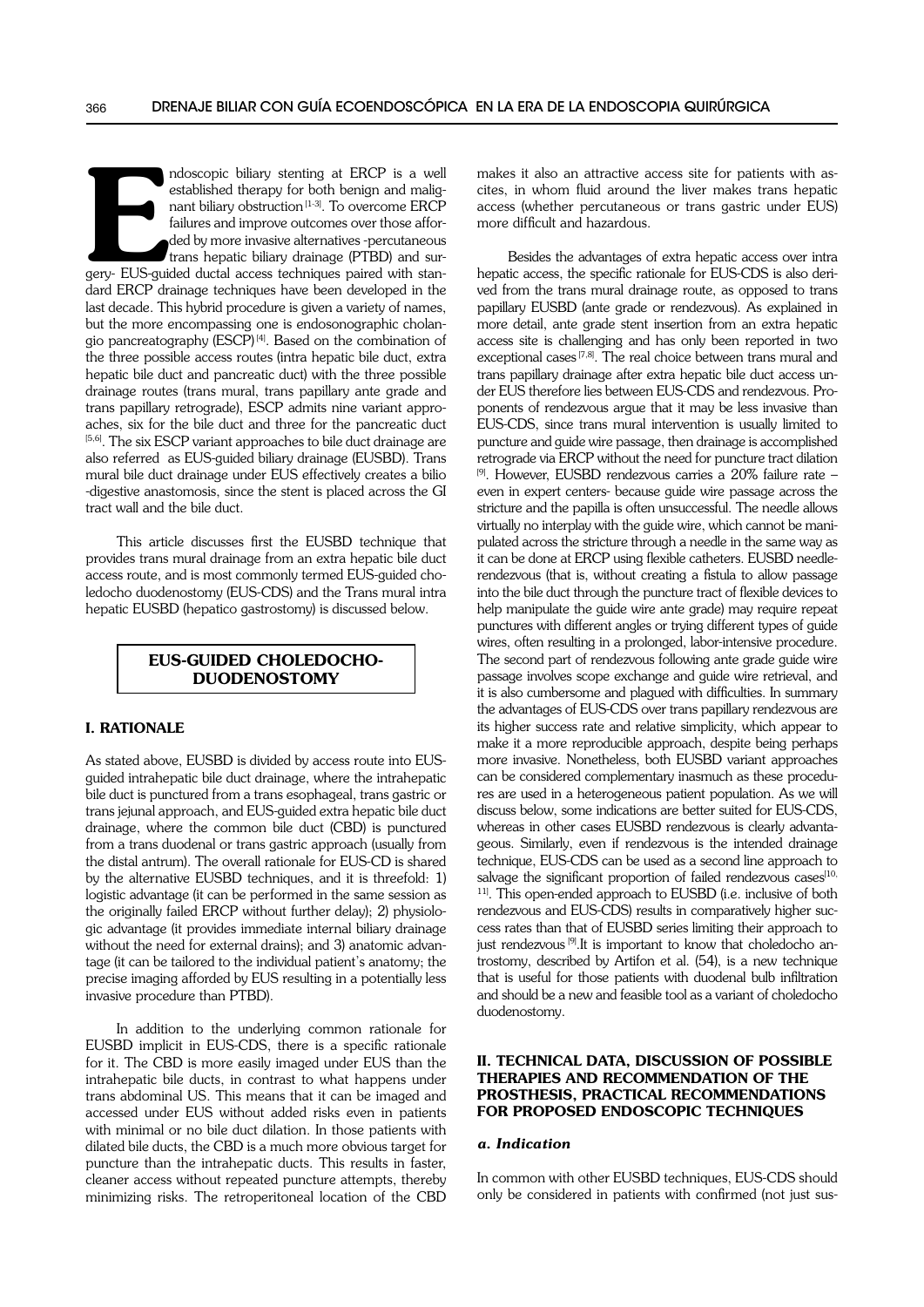pected) biliary obstruction after failed ERCP despite maximal attempts by experienced operators. General patient, operator and equipment requirements are the same as for other EUSBD techniques. However, EUS-CDS has specific anatomic requirements differing from other EUSBD alternatives. The first anatomic requirement is distal biliary obstruction. In other words, EUS-CDS is not suitable for proximal (hilar) biliary obstruction, where intrahepatic EUSBD approaches are clearly required. The second anatomic requirement is the ability to image under EUS the CBD. Since the CBD is typically imaged from the distal stomach or the duodenal bulb, this is difficult to impossible in patients with prior gastrectomy and gastro jejunostomy (e.g., Roux-en-Y)<sup>[12]</sup>.

Finally, as with most other EUSBD approaches, EUS-CDS is predominantly used in patients with malignant biliary obstruction. But whereas alternative approaches such as rendezvous may rightly be considered after failed cannulation in patients with documented benign causes of biliary obstruction (e.g., CBD stones or papillary stenosis), EUS-CDS is less adequate in these distinct settings, where biliary drainage is usually accomplished by means of sphincterotomy (with or without stone removal) as opposed to stenting.

### *b. Procedure*

As stated above, puncture of the CBD from the duodenum (EUS-CDS) is the most common approach. A similar approach from the stomach (EUS-choledocho gastrostomy or EUS-choledocho antrostomy) may also be used in selected instances depending on the patient's anatomy (see below). The CBD is visualized from the duodenal bulb by using a curved linear array echo endoscope in a long or a short scope position. The direction of the needle in the long scope position is toward the hiliar (proximal) bile duct. The direction of the needle in the short scope position is toward the lower (distal) bile duct. The correlation between scope position and needle orientation is not always straightforward. Anatomic distortion may make necessary additional fine adjustments involving torque of the echo endoscope shaft and/or the control wheels. The orientation of the needle can be checked with fluoroscopy before the puncture is actually carried out. It is relevant to do so, because an upward needle orientation makes EUS-CDS easier, since it tends to decrease the angle for trans mural stent advancement over the guide wire into the bile duct. Conversely, a downward needle orientation is sought when rendezvous is intended as the initial drainage choice.

Two types of needle devices are available for access. Conducting flexible needles, commonly used at ERCP for pre-cut and pseudo cyst drainage, using electrocautery (Endo Cut ICC200, ERBE ELEKTROMEDIZIN GmbH, Tübingen, Germany). The so called needle-knife (Zimmon papillotome, Cook Endoscopy, Winston-Salem, NC), used for precut, produces axial cutting with a thin wire extending 2 mm beyond the tip of the catheter. The so called cystotome or fistulotome (Cook Endoscopy, Winston-Salem, NC; Endoflex, Tubingen, Germany), traditionally used for pseudo cyst drainage, has a blunt, round cutting piece at the tip that produces circumferential cutting. Cystotomes are slightly

stiffer than needle-knifes and produce a larger burn on the duodenal and CBD walls. This larger, round cutting reduces the need for dilation before stent insertion. Cystotomes are therefore particularly useful in cases where resistance to the advancement of flexible devices over the wire into the duct is met. Thinner caliber cystotomes (6-Fr) are preferable to larger caliber ones (10-Fr). Needle-knives, on the other hand, being more flexible, can be used free-hand under EUS as the initial access device. There are also non-conducting stiff cutting needles, commonly used for EUS-guided fine needle aspiration (EUS-FNA). EUS-FNA needles are available in several calibers. The two most commonly used are the large 19-gauge needle and the thin 22-gauge needle (EchoTip, Cook Endoscopy). A specific needle for EUSBD has recently been developed by Cook. Whatever the needle choice, it is inserted Trans duodenaly into the bile duct under EUS visualization. To confirm needle ductal access, the stylet is removed and bile is aspirated. If there is a bile return, contrast medium is injected into the bile duct for cholangiography, then, a 450 cm long, 0.035-inch, 0.021-inch, or 0.018 inch guide wire is inserted through the outer sheath and its position is confirmed fluoroscopically. We will comment below on differential guide wire features. If there is no return of bile or a bloody aspirate, the needle is removed, flushed with saline inside the gastrointestinal lumen to prevent clogging. and a repeat puncture attempted. Nonetheless, the problem of a needle apparently inside the duct under EUS but in actual fact on a different plane usually occurs when accessing very small ducts,

 which is hardly ever the case during EUS-CDS. After guide wire access into the bile duct, some dilation of the puncture track is usually necessary, using either a dilating biliary catheter (Soehendra biliary dilator, Cook Endoscopy), a papillary balloon dilator (Maxpass, Olympus medical systems, Tokyo, Japan) or both sequentially (axial dilator first, then balloon dilator). This is aimed at dilating the duodeno choledochal fistula to facilitate stent insertion. The need for dilation is maximal when no cautery is used for initial entry under EUS, a stiffer (metal) or larger caliber plastic (10-Fr) stent is intended, and when the distance to the CBD or the resistance felt during the initial advancement of the needle are greater. Finally, a 5-Fr to 10-Fr biliary pig-tail or straight plastic stent or a fully covered self-expandable metal stent (SEMS) [Zeon Medical Co. Ltd. Tokyo, Japan] is inserted through the choledocho duodenostomy site into the CBD. Care should be taken to monitor by fluoroscopy the intraductal placement of the proximal end of the stent and to monitor by endoscopy the intra duodenal (or intra gastric) position of the distal (closer to the scope) end of the stent. This latter aspect is of particular relevance when using SEMS. SEMS tend to foreshorten upon full expansion, which takes place a few hours after the procedure. Early SEMS dislodgment may be caused by foreshortening towards the CBD beyond the GI wall. To prevent this serious complication an adequate length of SEMS (15-20 mm) should be left inside the GI lumen. This is longer than what is customarily done when placing SEMS Trans papillary at ERCP. Additional anchorage techniques to prevent dislodgment are forceful balloon dilation of the SEMS up to 8-10 mm after initial deployment, or the use of a coaxial double pig-tail through the SEMS, as reported for pseudo cyst drainage using trans mural SEMS [13].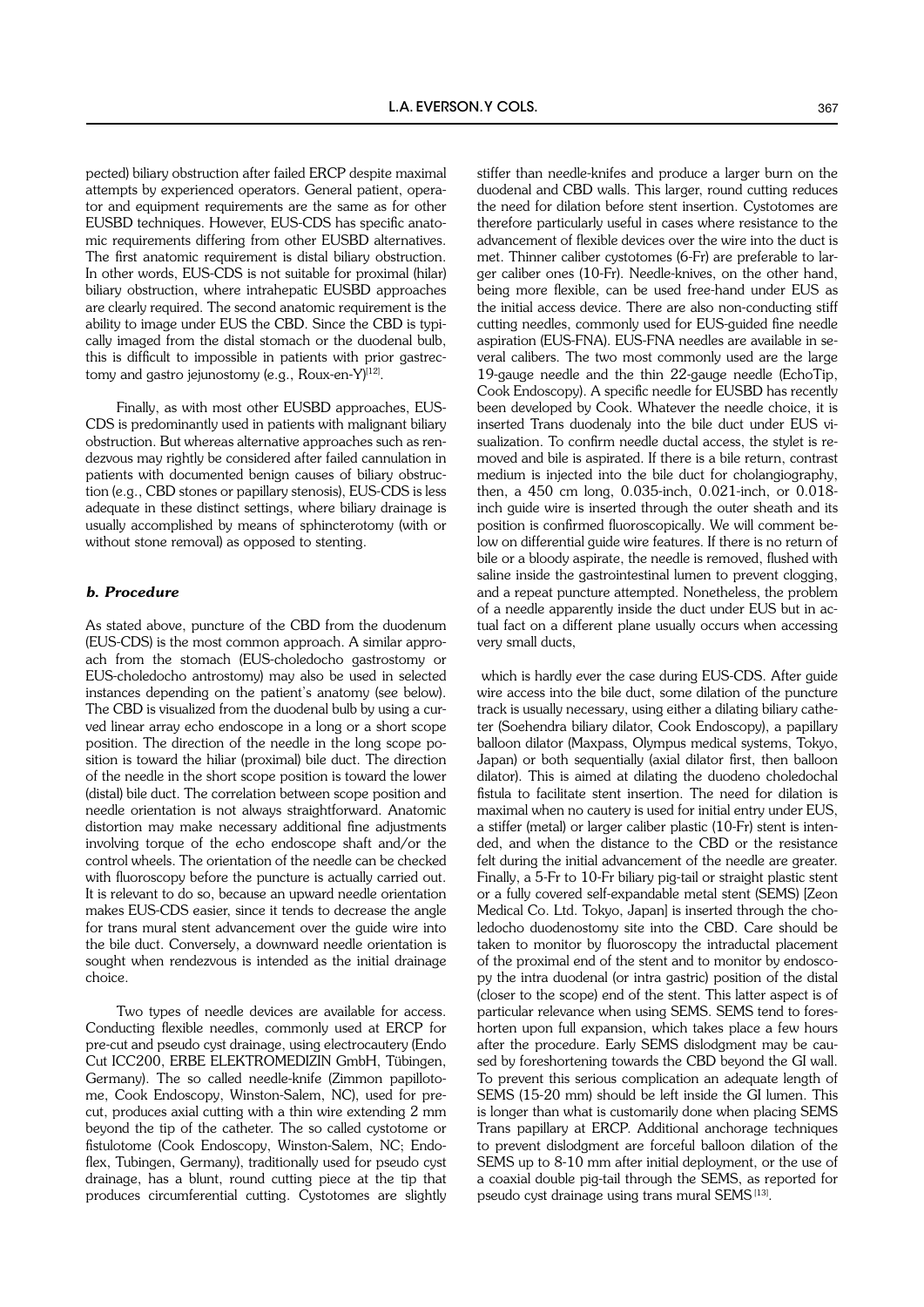Despite the seemingly simple sequence of duct imaging and puncture under EUS, guide wire advancement and track dilation under fluoroscopy, and eventually stent insertion and deployment under combined fluoroscopic and endoscopic monitoring, EUS-CDS is an invasive, complex procedure. Knowledge about the full array of needle devices, guide wires, dilators and stents as well as about the subtle variations in scope position (gastric or duodenal), scope orientation (upward and downward), and stent anchoring techniques is highly recommended to increase success rates and minimize complications. Operator confidence with specific devices also plays a role. Some authors feel that access without cautery is less prone to complications. These authors favor initial non-conducting needle access and then use cautery only selectively after failed mechanical dilation over the guide wire of the puncture tract  $[6, 14]$ . Mechanical dilation without cautery requires a stiffer 0.035-inch guide wire for support, which in turn involves the use of a 19-gauge EUS-FNA needle. Other authors find the stiffer 19-gauge EUS-FNA needles cumbersome to use in the relatively long position of the echo endoscope in the duodenum, and resort to either initial direct needle-knife access under EUS<sup>[15]</sup>, or needleknife access under a thinner 0.018 guide wire passed into the CBD after puncture with a 22-gauge EUS-FNA needle [16]. Finally, some other authors resort to both needle-knife and EUS-FNA needle access<sup>[17]</sup>. These procedural variations as reported in the literature are listed in Table I, and will be discussed next.

## III. Literature findings based on the pers-PECTIVE OF EVIDENCE-BASED MEDICINE [5-27]

EUS-guided choledocho duodenostomy was first reported by Giovannini et al.[18]. Some authors exchanged the echo endoscope over a catheter-protected guide wire for a duodenoscope, through which the stent was eventually inserted. As detailed earlier, the puncture needles available are conducting needles and non conducting needles. About half the number of each has been used in published reports. This is in contrast to what is reported for intrahepatic EUSBD, where no conducting needle access is clearly preferred. The reason why cautery access (conducting needle) is favored during EUS-CDS is probably fourfold. Firstly, for EUS-CDS the echo endoscope is in a longer, curved position in the duodenum in comparison with the shorter distance to the subcardial region from where intrahepatic access is typically gained. This long position increases friction between the stent delivery system and the endoscope working channel, which impairs the transmission of the pushing force, thereby making trans mural stent insertion more difficult. Secondly, the thicker, fibrous wall of the CBD is harder to penetrate mechanically than the relatively soft liver parenchyma (except in cases with underlying cirrhosis) and the wall of smaller bile ducts. Thirdly, the tendency to create a space by pushing until the bile duct wall yields is greater between the duodenal wall and the CBD than between the gastric wall and the liver. Finally, the CBD is larger and has the nearest vessels at a greater distance than the intrahepatic bile ducts (where vessels run closely in parallel), which offers some protection against severe bleeding, a feared complication of cautery access.

In most reported cases, a plastic stent has been placed. However, recently, the use SEMS is increasingly been reported <a>[14]</a>. The success rate for the 61 cases reported to date is as high as 95%, with excellent results in all successfully drained patients (100% per-protocol clinical response rate). There were some cases where stent insertion was too difficult and a naso biliary drainage tube was placed instead [17,24]. Another interesting variation on EUS-CDS is illustrated by a few cases where the extra hepatic bile duct was punctured from the stomach rather than the standard trans duodenal approach<sup>[14,20]</sup>. Although only  $6$  cases were reported, all were successful.

#### IV. Expected complications and treatment options

Complications can be divided into procedure-related complications and stent-related complications. Definitions of procedural complications are not well standardized. Most are related to bile (or just air) leakage into the retro peritoneum (with trans duodenal access) or the peritoneum (with trans gastric access to the CBD), with or without added infection. The severity ranges from a self-limiting condition that resolves within 48-72 hours with conservative measures, to full-blown peritonitis requiring emergency surgery. Most reported complications are mild. The need for emergency surgery is exceedingly rare. Other interventional measures that may be required in the event of complications, such as percutaneous drainage, are however not all that uncommon.

Peri-procedural leakage of bile into the abdominal cavity is most likely due to poor drainage. Poor drainage can be caused by factors such as too large a fistula, early stent clogging, and inappropriate positioning of the stent (including foreshortening of SEMS).

Late stent-related complications, that is, once a mature fistula is formed, are similar to those seen with trans papillary stents placed at ERCP, namely, migration and stent occlusion. Stent migration or occlusion is managed in the same way as in stents placed at ERCP, by inserting a new stent. The technique for repeat stent placement differs from what is commonly done at ERCP. If a clogged plastic stent is in place across the fistula, a guide wire is advanced through the stent and the stent is grasped with a snare passed over-the-wire and removed over it. This somewhat more complex maneuver is aimed at keeping guide wire access to the duct after stent removal. After plastic stent removal, a SEMS may be placed using a duodenoscope. If clogging of a SEMS occurs, the debris occluding its lumen may be cleaned up. But just cleaning is probably not long-lasting in this setting. A new coaxial stent needs to be placed inside the clogged one, either a plastic stent, or a SEMS, the so called stent-in-stent approach.

Distal stent migration into the GI tract lumen with a mature fistula only involves repeat biliary drainage, since migrated stents usually pass out spontaneously. Repeat biliary drainage may be attempted in several ways. The simplest one is placing a new stent through the same fistula, if it is still visible. If the fistula can not be identified endoscopically, either repeat EUS-CDS through a new puncture site or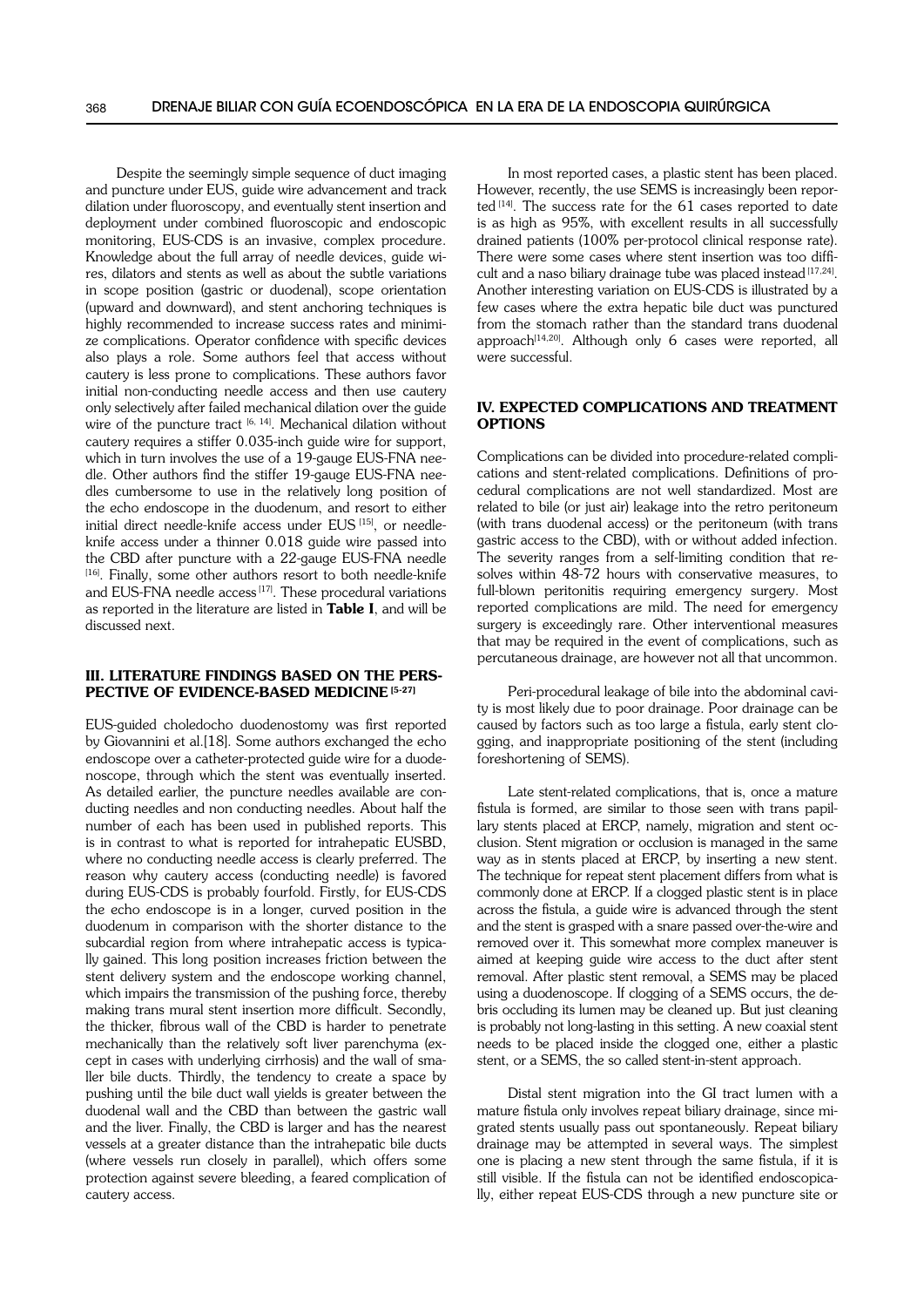

Figura 1: Choledoco-Duodenostomy EchoGuided description. Puncture in choledoco duct; contrast injection; kneedle guide of 0.035 inch, fistulization of the bulb and Stent passage.



Figura 2: Hepatic Gastrostomy EchoGuided description. Puncture; kneedle guide passage in the left duct; Stent passage.

PTBD are required. If proximal stent migration to the retro peritoneum or the peritoneum occurs, recovery of the stent as well as emergency surgery should be considered. This serious complication, however, has not yet been reported for EUS-CDS. Finally, even if the less serious distal migration occurs but the fistula is still immature (a fibrous track not yet formed), this may cause bile leakage into the abdomen. In the event of stent migration and leakage with an immature fistula, repeat EUS-guided biliary drainage (perhaps using a SEMS), or PTBD need to be considered. Surgery should also be considered depending on the patient's condition.

## EUS-guided Hepatico-gastrostomy

General patient, equipment and operator requirements for EUSBD are listed in further. We will further describe here the equipment and devices required for EUS-HG, common to

most other EUSBD approaches. A step-by-step description of EUS-HG will be presented next. Finally, the specific place of EUS-HG within the context of other EUSBD approaches will be discussed and the published literature on it briefly reviewed.

#### EQUIPMENT AND DEVICES

## *A. INTERVENTIONAL ECHO ENDOSCOPES*

Around 1990, the Pentax-Corporation developed an electronic convex curved linear array echo endoscope (FG32UA) with an imaging plane in the long axis of the endoscope and aligned with the instrumentation plane. This echo endoscope, equipped with a 2.0mm working channel, enabled fine-needle aspiration biopsy under EUS guidance (EUS-FNA). However, the relatively small working channel of the FG32UA was a drawback for therapeutic intervention. As an example, drainage of a non-bulging pseudo cyst using this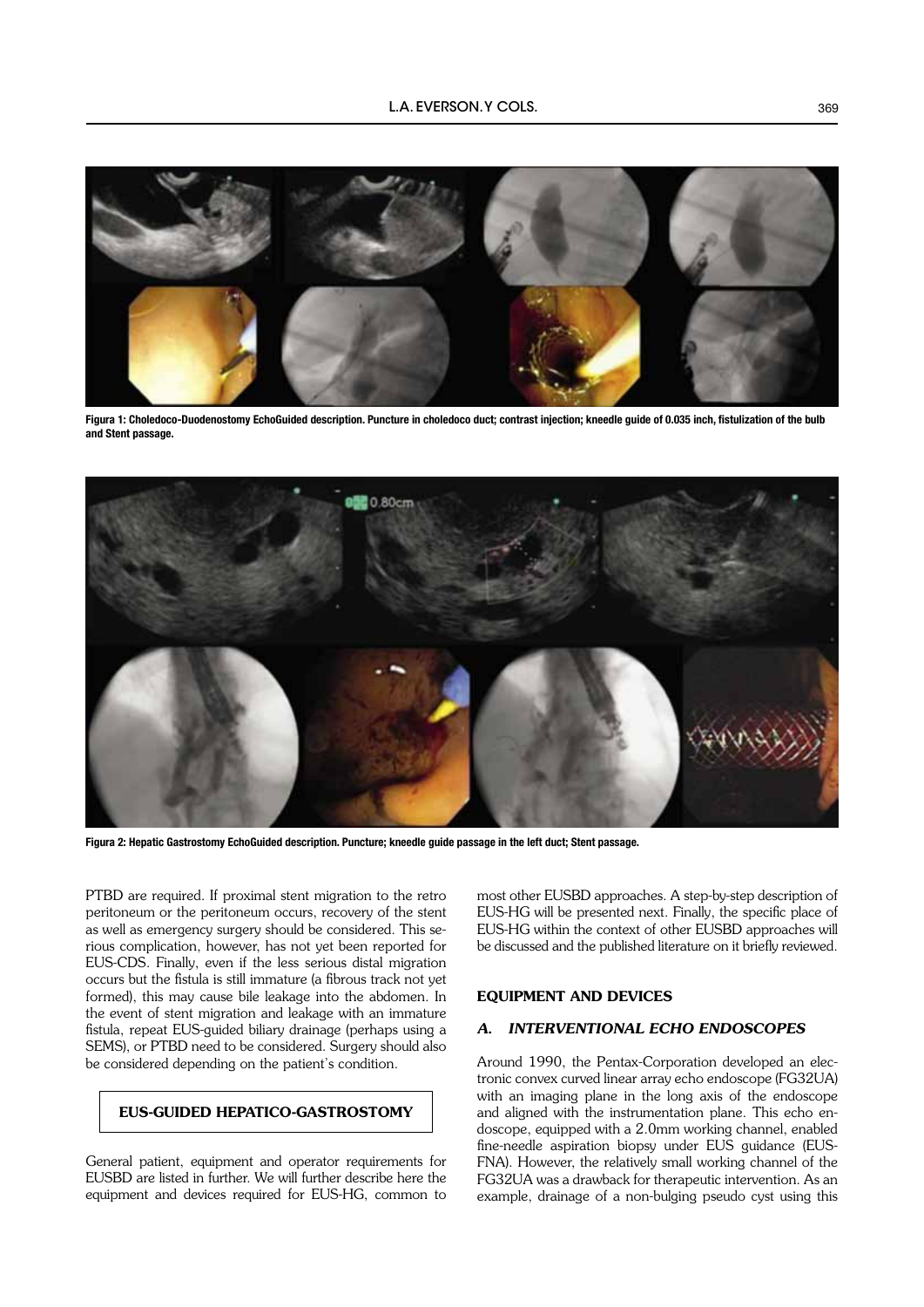early instrument was soon reported, but it required exchanging the echo endoscope for a therapeutic duodenoscope in order to insert a stent<sup>31</sup>. To enable stent placement using an echo endoscope, interventional echo endoscopes (FG 38X, EG 38UT and EG 3870UTK) were developed by Pentax-Hitachi. The FG 38X has a working channel of 3.2 mm, which allows the insertion of a 8.5 French stent or nasocystic drain. The EG38UTand EG3870UTK have larger working channels of 3.8mm and are equipped with an elevator, thereby allowing the placement of a  $10$  French stent $32,33$ .

The Olympus Corporation has also developed convex linear array echo endoscopes. The GFUC 30P has a biopsy channel of 2.8mm, which enables the placement of 7 French stents or nasocystic catheters. This echo endoscope is also equipped with an elevator. A new prototype, the GFUCT 30, has a larger working-channel of 3.7 mm allowing the placement of a 10 French stent . The main drawback of convex linear array echo endoscopes is the more limited imaging field (120° using the Pentax and 180° using the Olympus) produced by an electronic transducer. The Olympus instruments are coupled with the Aloka processor or with a smaller processor (Suzie).

## *B. NEEDLES AND ACCESSORIES FOR DRAINAGE*

As already described, needles used for bile duct access under EUS can be categorized into flexible, cautery needles (needleknives or fistulotomes) and stiff, cutting needles (EUS-FNA needles). Needle knives can be difficult to visualize endosonographically. The "Zimmon" needle-knife (Wilson-Cook Corporation, Winston Salem, North Carolina, USA) has a large gauge needle that is relatively easy to visualize compared to other needle-knives. Cautery is usually required to penetrate through the intervening structures into the bile duct when a needle-knife is used<sup>29</sup>. A cystotome is a more stable diathermic sheath and has a round cutting tip instead of a needle. Cystotomes are commonly used during pancreatic pseudo cyst drainage 32. The calibre used for pseudo cyst drainage is usually 8.5 to 10 French. A modified small calibre cystotome (6 French), also referred to as "fistulotome" (Endolflex, Voerde, Germany) is more convenient for EUSBD.

Standard EUS-FNA needles are well visualized endosonographically and can be used for non-cautery access to the bile duct. The drawback of the most commonly used EUS-FNA needles is their small calibre (22 or 23 G) allowing only 0.018 inch guide wires. Using a larger 19G FNA needle (Wilson-Cook Corporation), a 0.0035 inch guide wire can be inserted through the needle into the dilated bile duct. As explained in Chapters 13-14 and 16-17, one of the main problems with EUS-FNA needle access to the duct is the difficulty in manipulating the guide wire through the needle. The main trouble is the "stripping" of the wire coating, which in turn risks leaving part of it into the patient. Furthermore, a strip-off or cut-off wire usually prevents stent insertion over it, which results in procedural failure unless a repeat puncture is attempted. As the intrahepatic bile duct rapidly collapses upon initial puncture, and the subsequent contrast or bile extravasation may substantially impair the endosonographic view, repeat puncture is not always feasible when EUS-HG is the approach to EUSBD pursued.

To solve the problem of guide wire damage with standard EUS-FNA needles, we worked with Cook Medical to design a new special needle called the EchoTip® Access Needle. This needle is original because it has a sharp stylet that makes it relatively easy to insert the needle into the bile duct, the pancreatic duct or a pseudo cyst. When the stylet is withdrawn, the outer needle sheath is left in place with a blunt, non cutting tip..Manipulation of the guide wire without incurring the risk of damaging the guide wire is easy with this blunt tipped needle sheath.

## TECHNIQUE OF EUS-GUIDED HEPATICO-GAS-TROSTOMY (EUS-HG)

As in the alternative extra hepatic access EUSBD technique for trans mural drainage (i.e., choledocho duodenostomy), EUS-HG is closely related to EUS-guided drainage of pancreatic pseudocysts<sup>32</sup>. In all these cases, the target is imaged under EUS and punctured with a needle. The puncture tract is then dilated (using cautery, mechanical devices, or both), and a stent is placed across the puncture tract to drain the duct or the pseudo cyst into the GI tract lumen.

EUS-guided hepatico gastrostomy was first reported in 2003. Burmester and coworkers used EUS-HG in a Billroth II patient with unresectable pancreatic cancer and failed ERCP because of tumor infiltration of the papilla. In the same series, another patient with recurrent gastric cancer and total gastrectomy had a trans mural stent placed across the jejunal wall below the gastro jejunostomy, i.e. EUS-guided hepaticojejunostomy34. We also reported in 2003 EUS-HG in a patient with subtotal gastrectomy and recurrent malignancy. The left biliary system was inaccessible, because a metal stent had been previously placed percutaneously in the right hepatic duct across the confluence<sup>35</sup>.

The procedural steps of EUS-HG are as follows. Using an interventional echo Endoscope, the dilated left hepatic duct (usually segment III) is well visualized. EUS-HG is then performed under combined fluoroscopic and ultrasound guidance, with the tip of the echo endoscope positioned such that the ultrasound transducer is either in the middle part of the small curvature of the stomach or slightly upwards, closer to the cardia. A needle (19 G, EchoTip® Access Needle, Cook Ireland Ltd., Limerick, Ireland) is inserted transgastrically into a peripheral branch of the left hepatic duct, and contrast medium is injected. Before contrast is injected, bile can be aspirated through the needle in order to confirm the intraductal position of the needle tip. Opacification delineates fluoroscopically the dilated biliary tree down to the point of obstruction. The needle is exchanged over a guide wire (0.02 inch diameter, Terumo Europe, Leuven, Belgium) for a 6.0 French diathermic sheath (Cysto-Gastro set, Endo-Flex, Voerde, Germany) , which is then used to enlarge the channel between the stomach (or jejunum in patients with total gastrectomy) and the left hepatic duct. The diathermic sheath is advanced across the intervening liver parenchyma by using cutting current. After removing over a guide wire (TFE-coated 0.035 inch diameter, Cook Europe, Bjaeverskov, Denmark) the diathermic sheath, an 8.5 French,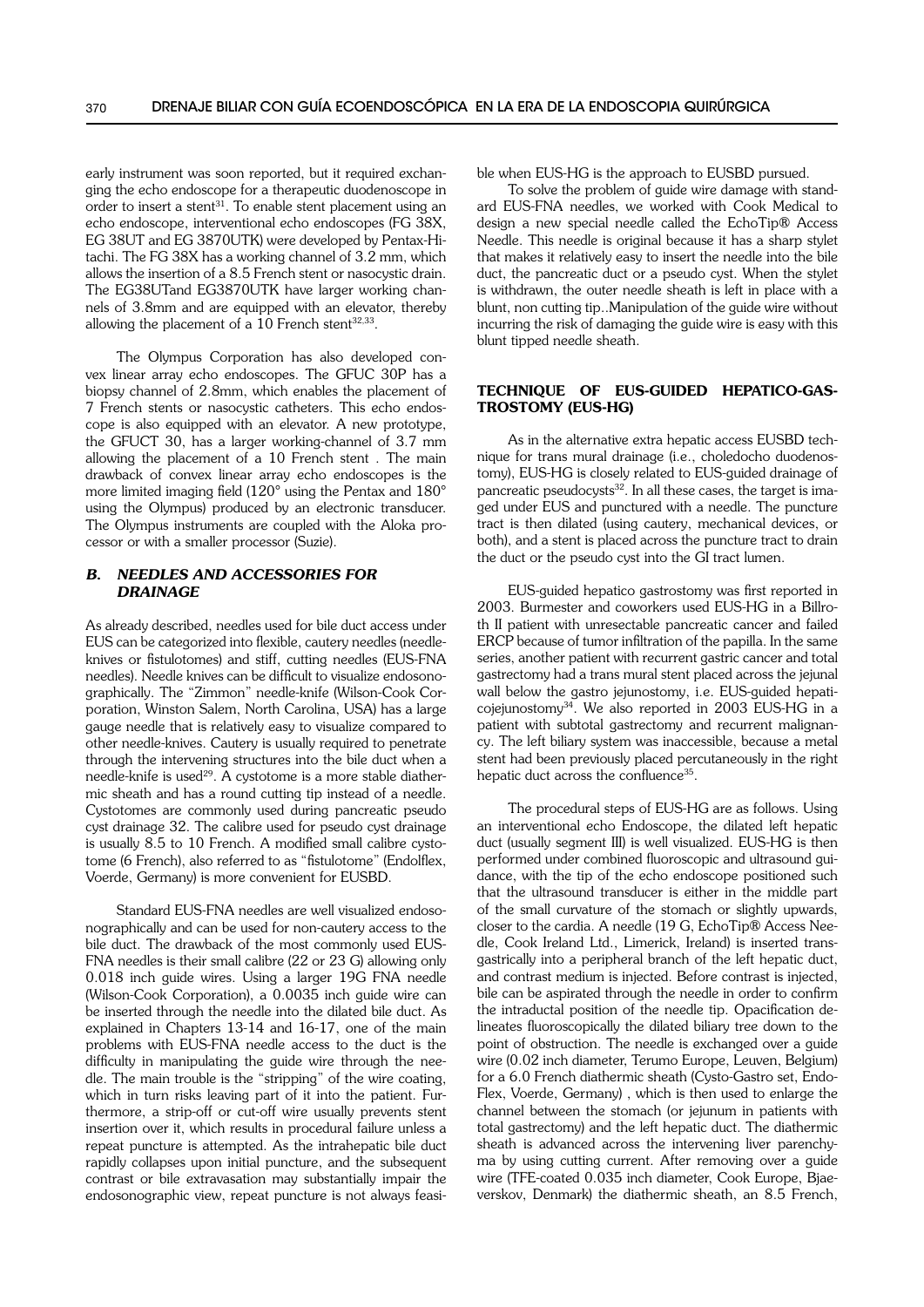8-cm—long hepatico-gastric stent) or an 8 cm long covered self-expandable metal stent (SEMS) (partially covered Wallstent or fully covered Wallflex, Boston-Scientific, Nattick, Massachusetts, USA) is placed transmurally. Fluoroscopy confirms adequate stent placement and function by showing contrast drainage through the stent into the stomach.

Bile leakage into the peritoneum is the major risk of EUS-HG. Several strategies are used by different authors to minimize this risk. A 6 or 7 French naso-biliary drain with mild aspiration or gravity drainage can be left in place through the metal stent during 48 hours, even if this is somewhat inconvenient to the patient. More recently we have developed a more patient-friendly approach to minimize the risk of leakage, by combining an uncovered metal stent with a covered metal stent inside. The uncovered stent is deployed initially, so as to provide anchorage and prevent migration, and then the covered stent is inserted coaxially and deployed within the first stent. Finally, in cases where the guide wire crosses the downstream stricture ante gradely, hepaticogastrostomy can be combined with ante grade placement of an additional metal stent bridging the distal stricture, which further decreases the pressure gradient across the trans mural stent by providing additional downstream decompression of the bile duct<sup>36</sup>. Alternative strategies used by other authors to prevent migration include the used of fully covered SEMS with both ends flared<sup>37</sup> or forceful balloon expansion upon stent deployment (as opposed to gradual spontaneous selfexpansion over several hours) -to monitor foreshorteningplus insertion of a double pig-tail stent through the expanded SEMS -to provide additional anchorage<sup>38</sup>.

## EUS-HG IN COMPARISON WITH OTHER EUSBD APPROACHES.

As discussed in the previous two chapters of this book, the rationale for all variant EUSBD approaches as a second-line option in select difficult cases where ERCP is not feasible is threefold. EUSBD may be potentially more convenient (performed in the same session), more physiologic (allowing immediate internal biliary drainage) and less invasive (affording more accurate control as well as more access sites to the bile duct) than the classic alternatives of percutaneous biliary drainage (PTBD) or surgery.

The specific anatomic features of patients that may make EUS-HG preferable to other EUSBD are based on the intrahepatic access route and the trans mural drainage route. Intrahepatic access is the only choice in patients with proximal (hilar) biliary obstruction and is usually more convenient in patients with distal gastrectomy, since imaging the CBD under EUS is not always possible in the setting of postoperative altered anatomy.39 One advantage of trans mural drainage after intrahepatic bile duct access over trans papillary drainage is that the challenging step of ante grade guide wire passage (required for both rendezvous and antegrade stenting) is avoided. In addition to guide wire passage, rendezvous requires an accessible papilla, which is usually not the case in patients with surgically altered anatomy or tight duodenal stenoses. Ante grade stent insertion does not require an accessible papilla, but involves dilation of the

puncture tract, just as EUS-HG. In patients with postoperative anatomy, ante grade trans papillary stenting without combined hepatico-gastrostomy is less convenient for stent revisions, since HG provides easy repeat access to the bile duct without the need for a repeat puncture. Stent revisions are not uncommonly required during follow-up. As illustrated in Fig.3, the advantages of EUS-HG over rendezvous or ante grade stent insertion are particularly relevant in patients with prior duodenal or biliary SEMS who experience recurrent biliary obstruction<sup>40</sup>.

These variant EUSBD approaches must, however, be viewed as complementary rather than mutually exclusive. For example, as mentioned when discussing strategies to minimize the risk of bile leakage in EUS-HG, ante grade trans papillary stents can be combined with trans mural stenting36. Puspok et al performed ante grade trans papillary SEMS insertion in a patient with recurrent gastric cancer after Roux-en-Y gastrectomy. They then left a transmural plastic stent across the puncture tract both to minimize the risk of leakage and to preserve  $access<sup>41</sup>$ . Dual drainage (ante grade and trans mural) has also been used serially. Fujita et al performed trans oesophageal EUSBD by inserting a 7 French plastic stent into a peripheral left bile duct branch in a patient with advanced gastric cancer<sup>42</sup>. Ten days later, the plastic stent was cannulated with a guide wire and removed over it with a snare<sup>43</sup>. Then, using flexible devices through the mature fistula, the guide wire was manipulated under fluoroscopy across the malignant distal bile duct stricture, and a SEMS passed ante gradely over the wire was subsequently deployed across the stricture above the papilla.

Patients with distal bile duct obstruction without prior gastrectomy who have both intra and extra hepatic bile duct dilation (and no gross ascites) are the only ones in whom there is an issue about which access site for EUSBD might be preferable, intra hepatic or extra hepatic. If the selection criteria for EUSBD versus PTBD are broad (i.e. EUSBD is favoured as the initial second-line approach after failed ERCP), this type of patients may represent just 20% of the candidate population<sup>44</sup>. Operator preference plays a part in this small patient subset. As highlighted in Chapter 14, the CBD offers a more obvious target for EUS puncture, the echoendoscope is in a more anchored position, and probably access to the CBD makes rendezvous easier than it is with intrahepatic access. On the other hand, intrahepatic EUSBD is performed with the echoendoscope in a more straight position, which favours transmission of the pushing force during stent insertion. It is also probably easier to penetrate a small intrahepatic bile duct surrounded by liver parenchyma than the fibrotic, hard wall of the CBD.

## LITERATURE REVIEW

To date, trans mural intra hepatic EUSBD has been reported in 51 patients, EUS-HG in 42 and other closely related variant approaches through a trans jejunal or a trans oesophageal route in 9. In five patients with total gastrectomy, the left bile duct was similarly accessed under EUS from below the cardia and trans mural stents were placed across the jejunal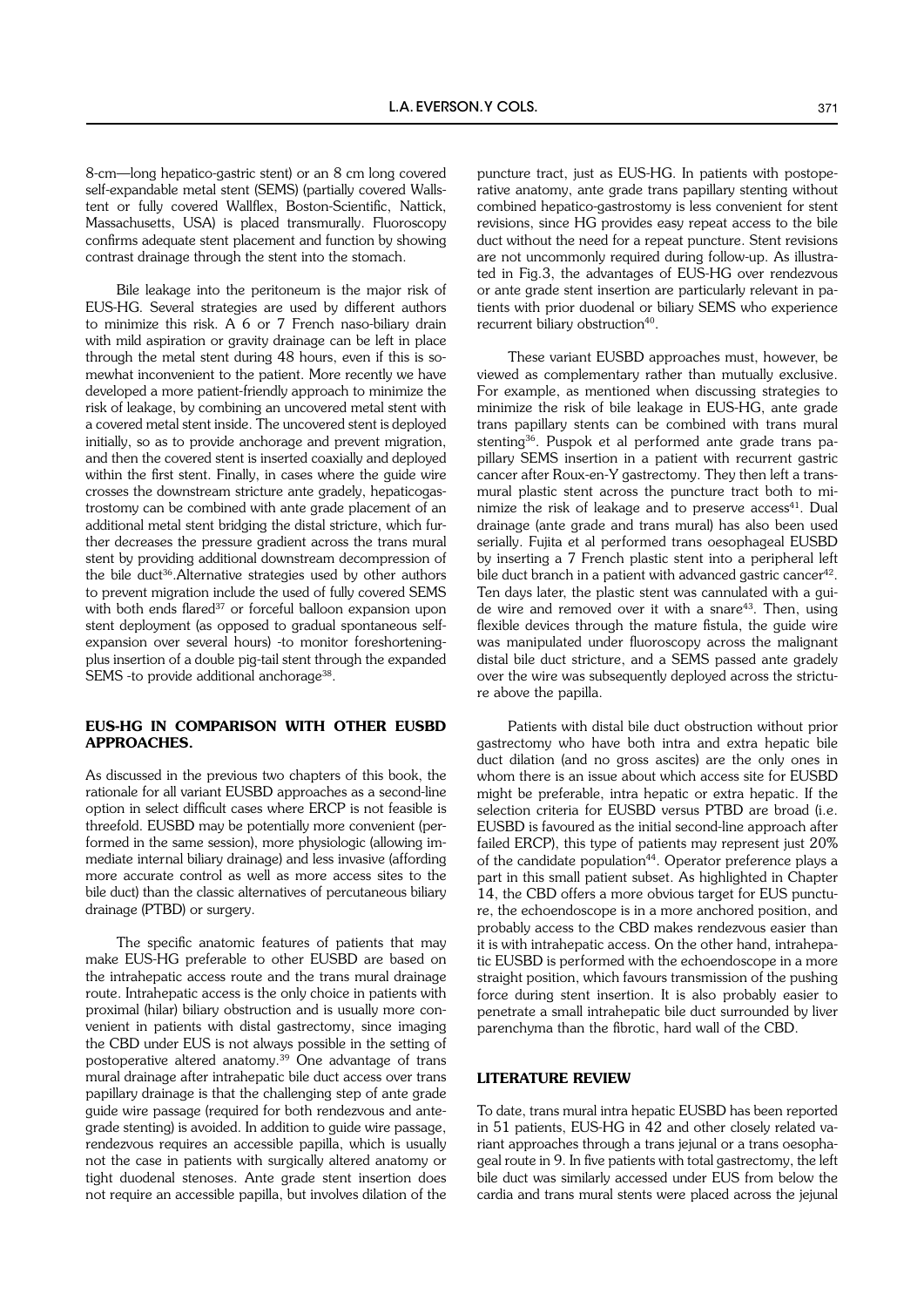wall. In the remaining four patients a cephalic peripheral left bile duct branch was selected for puncture, so that eventually the stent pierced the wall of the intra-abdominal oesophagus slightly above the cardia. Approximately half of these patients come from three small series specifically dealing with trans mural intra hepatic EUSBD36,40,45, whereas the other half comes from either mixed series in which EUS-HG is reported along extra hepatic EUSBD34,37,41,46-48 or individual case reports $35,42,49.52$  (Table 1).

EUS-HG (or its variants) was technically successful in 49 out of these 51 patients, with clinical resolution of biliary obstruction in 46 cases. Therefore EUS-HG had a 94% per-protocol success rate and a 90.2% success rate on an intention-to-treat basis. These success rates are very high, considering the difficult patient population in which EUS-HG was attempted. However, three facts deserve consideration. First, these results come from highly experienced operators at referrals centres. Secondly, there is definitely a significant publication bias, i.e. since positive studies are more likely to be published, and this patient cohort is derived from small series and individual case reports, in real practice outcomes are probably somewhat less favourable. Finally, success was achieved at the expense of an overall 20% complication rate, twice as high as that of ERCP. Most complications were accounted for by inadequate biliary drainage, resulting in either peritoneal bile leakage or cholangitis (Table 1). Plastic stents caused cholangitis due to early migration<sup>48</sup> or early clogging<sup>36</sup>. Foreshortening of trans mural SEMS led to bile peritonitis or biloma, requiring percutaneous drainage and repeat EUSBD36, and caused the only reported death to date<sup>52</sup>. Half of the complications were nonetheless mild, manifested by transient abdominal pain with or without neumo peritoneum that settled on conservative measures.

There is great consistency across all reports on EUS-HG regarding technical details. FNA needle access was used initially in all but two cases, in which cautery access using a prototype fistulotome was used instead<sup>34</sup>. Boogie

or balloon dilation was performed before stent insertion in all but four cases, the two just mentioned in which a fistulotome was used, a case in which the tract was dilated after FNA-needle guide wire placement with the tapered tip of a wallstent<sup>49</sup>, and finally another case in which apparently just cautery was used for access, since no mention of dilation is made<sup>52</sup> The one technical aspect in which there is less uniformity is the use of cautery, be it needle-knives or fistulotomes. Overall, any diathermy use was reported in just 39.5% of cases. Whereas some authors use it routinely<sup>36</sup>, others resort to it selectively<sup>37</sup> (only after failure to advance a mechanical dilator over the guide wire) or do not use it at all<sup>45</sup>.

From a clinical standpoint, however, the most relevant technical choice appears to be the type of stent. As detailed in Table I, 7 to 8.5 plastic stents were placed in 46% of cases, whereas uncovered, partially covered or fully covered SEMS were placed initially in 54%. It is difficult to draw significant conclusions from the published reports, since no formal comparisons have been made between the two types of stents. SEMS are appealing for three reasons. Firstly, upon full expansion SEMS effectively seal the puncture/dilation tract, which would in theory prevent leakage more effectively. Secondly, their larger diameter provides better long-term patency, which would decrease the need for stent revisions. Finally, if dysfunction by ingrowth or clogging occurs, management is somewhat less challenging than with plastic stents, since a new stent (plastic or SEMS) can easily be inserted through the occluded SEMS in place. In contrast, exchanging a clogged plastic trans mural stent usually requires over-the-wire replacement, because free-hand removal involves the risk of track disruption with subsequent guide wire passage into the peritoneum, hence requiring repeat EUSBD (or PTBD) to re-establish drainage<sup>43</sup>. These presumed advantages of SEMS must be balanced against the fact that trans mural SEMS insertion and deployment are somewhat more demanding than they are at ERCP. In particular, the serious risk of foreshortening and bile peritonitis should be pre-

| Author/Ref/Year        | n Total<br><b>EUSBD</b> | $n$ IH - Trans mural<br><b>EUSHG non-HG</b> |   | <b>Success</b><br><b>Technical Clinical</b> |    | <b>Complications</b><br>n Type |                                    | <b>Initial Stent</b><br><b>Plastic SEMS</b> |    |
|------------------------|-------------------------|---------------------------------------------|---|---------------------------------------------|----|--------------------------------|------------------------------------|---------------------------------------------|----|
| Burmester6 2003        |                         |                                             |   |                                             | ŋ  | n                              |                                    | 2                                           |    |
| Puspok13 2005          |                         |                                             |   |                                             |    |                                |                                    |                                             |    |
| <b>Artifon21 2007</b>  |                         |                                             |   |                                             |    |                                |                                    |                                             |    |
| <b>Bories8 2007</b>    | 11                      | 11                                          | 0 | 10                                          | 10 | 4                              | 2 cholangitis, 1<br>ileus, 1biloma |                                             |    |
| Will17 2007            | 8                       | 4                                           | 4 |                                             | 6  | 2                              | 1 cholangitis,<br>1 pain           | 2                                           |    |
| Chopin-Laly22 2008     |                         |                                             |   |                                             |    |                                |                                    |                                             |    |
| Iglesias-Garcia23 2008 |                         |                                             |   |                                             |    |                                |                                    | ΝS                                          | ΝS |
| Horaguchi20 2009       | 16                      |                                             |   |                                             |    |                                | Cholangitis                        |                                             |    |
| Maranki18 2009         | 49                      |                                             |   |                                             |    |                                |                                    |                                             |    |
| Park9 2009             | 14                      | 8                                           |   |                                             |    |                                | Pneumo                             |                                             |    |
| Park12 2010            |                         | 5                                           |   |                                             |    |                                |                                    |                                             |    |
| <b>Martins24 2010</b>  |                         |                                             |   |                                             |    |                                | Peritonitis&death                  |                                             |    |
| Eum19 2010             |                         |                                             |   |                                             |    |                                |                                    |                                             |    |
| <b>TOTAL</b>           | 120                     | 42                                          |   | 49                                          | 46 | 10                             | 5 mild/ 5 severe                   | 22                                          | 26 |

TABLE I. Summary of the published literature on EUS-HG and related Trans mural intra hepatic EUSBD techniques.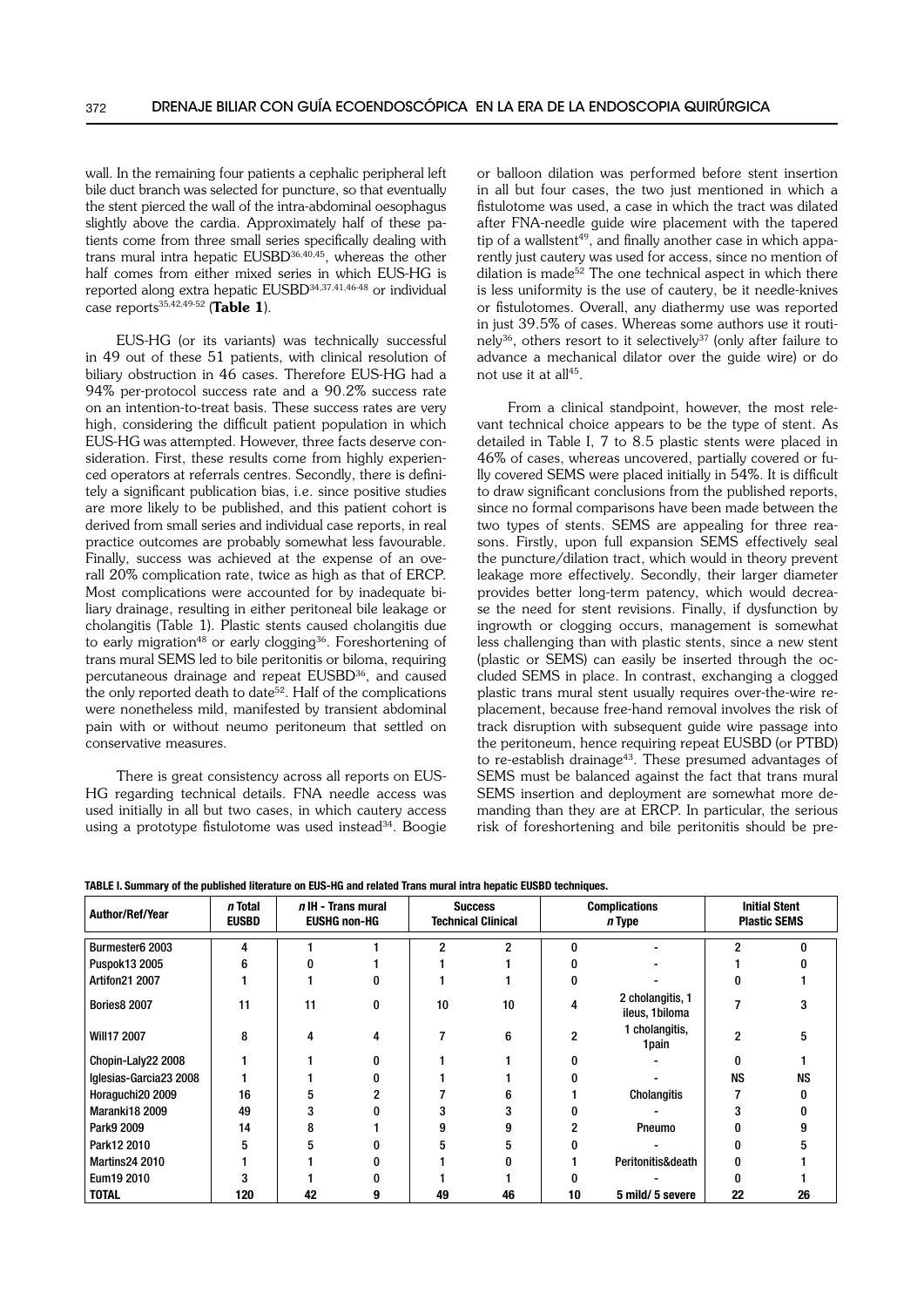vented with careful attention to detail<sup>52</sup>.

Bories et al. had recently reported their experience in 38 patients (11 with benign disease and 27 with malignancy) using trans gastric EUSBD with trans mural, trans papillary (ante grade) or combined stent insertion. The technical success rate was 97%, and all successfully stented patients improved clinically. However, the complication rate was 25% (5 bile peritonitis, 3 stent migration, 1 liver abscess). There was one death caused by bile peritonitis, and the rest resolved under conservative management<sup>53</sup>.

EUSBD: EUS-guided biliary drainage, HG: hepaticogastrostomy; SEMS: Self-expandable metal stent; Pneumo: pneumoperitoneum. Case reports from Giovannini et al<sup>35</sup> and Fujita et al<sup>42</sup> not tallied because already included in case series by Bories et al<sup>36</sup> and Horaguchi et al<sup>48</sup>, respectively. (From Giovannini & Bories, Gastroenterology and research practice 2011).

#### **CONCLUSIONS**

These techniques are invasive procedures that require careful patient selection and experienced operators backed by a multidisciplinary team. Further technical improvements are likely to reduce number of adverse events and will probably contribute to the more widespread adoption of these procedures as a second-line approach to biliary drainage after failed ERCP. Although multicenter trials aimed at standardizing the technique for performing EUS-guided biliary drainage would be desirable, the relatively few patient candidates for it and the wide spectrum of technical variations reported to date make this endeavor difficult to accomplish in the near future. Detailed prospective studies with homogeneous inclusion criteria and careful follow-up and dedicated hands-on training models will probably be more effective in advancing this burgeoning field of interventional endoscopy.

#### **REFERENCES**

- 1. Fogel EL, Sherman S, Devereaux BM, Lehman GA. Therapeutic biliary endoscopy [review]. Endoscopy 2001; 33:31-8.
- 2. Smith AC, Dowsett JF, Russell RC, et al. Randomised trial of endoscopic stenting versus surgical bypass in malignant low bile duct obstruction. Lancet 1994; 344:1655-60.
- 3. Lai EC, Mok FP, Tan ES, et al. Endoscopic biliary drainage for severe acute cholangitis. N. Engl. J. Med. 1992; 24:1582-6.
- 4. WIERSEMA, M. J., et al. Endosonography-guided cholangiopancreatography. Gastrointest.Endosc. 43.2 Pt 1 (1996): 102-06.
- 5. UPTA, K., et al. Endoscopic ultrasound and percutaneous access for endoscopic biliary and pancreatic drainage after initially failed ERCP. Rev.Gastroenterol. Disord. 7.1 (2007): 22-37.
- 6. Perez-Miranda M, de la Serna C, Diez-Re-DONDO P, VILA JJ. Endosonography-guided cholangiopancreatography as a salvage drainage procedure for obstructed biliary and pancreatic ducts. World J. Gastrointest. Endosc. 2010; 16:2:212-2.
- 7. Puspok A, Lomoschitz F, Dejaco C, et al. Endoscopic ultrasound guided therapy of benign and malignant biliary obstruction: A case series. Am. J. Gastroenterol. 2005; 100: 1743-1747.
- 8. Nguyen-Tang, T., et al. "Endoscopic ultrasound (EUS)-guided transhepatic anterograde self-expandable metal stent (SEMS) placement across malignant biliary obstruction. Endoscopy 42.3 (2010): 232-36.
- 9. Kim, Y. S., et al. "Endoscopic ultrasound rendezvous for bile duct access using a trans duodenal approach:

cumulative experience at a single center. A case series. Endoscopy 42.6 (2010): 496-502.

- 10. Maranki J, Hernandez AJ, Arslan B, et al. Interventional endoscopic ultrasound-guided cholangiography: Long-term experience of an emerging alternative to percutaneous trans hepatic cholangiography. Endoscopy 2009; 41: 532-538.
- 11. Brauer BC, Chen YK, Fukami N, Shah RJ. Single-operator eus-guided cholangiopancreatography for difficult pancreaticobiliary access (with video). Gastrointest. Endosc. 2009; 70: 471-479.
- 12. Wilson, J. A., et al. "EUS in patients with surgically altered upper GI anatomy." Gastrointest.Endosc. 72.5 (2010): 947-53.
- 13. TALREJA JP, SHAMI VM, KU J, et al. Trans enteric drainage of pancreatic-fluid collections with fully covered self-expandable metallic stents (with video). Gastrointest Endosc 2008;68:1199-203.
- 14. Park DH, Koo JE, Oh J, et al. EUS-guided biliary drainage with one-step placement of a fully covered metal stent for malignant biliary obstruction: A prospective feasibility study. Am. J. Gastroenterol. 2009; 104:2168-74.
- 15. Yamao K, Sawaki A, Takahashi K, et al. EUSguided choledochoduodenostomy for palliative biliary drainage in case of papillary obstruction: report of 2 cases. Gastrointest. Endosc. 2006;64:663-714.
- 16. Tarantino I, Barresi L, Repici A, Traina M. EUS-guided biliary drainage: A case series. Endoscopy 2008; 40: 336-339.
- 17. ITOI T, ITOKAWA F, SOFUNI A, et al. Endoscopic ultrasound-guided choledochoduodenostomy in patients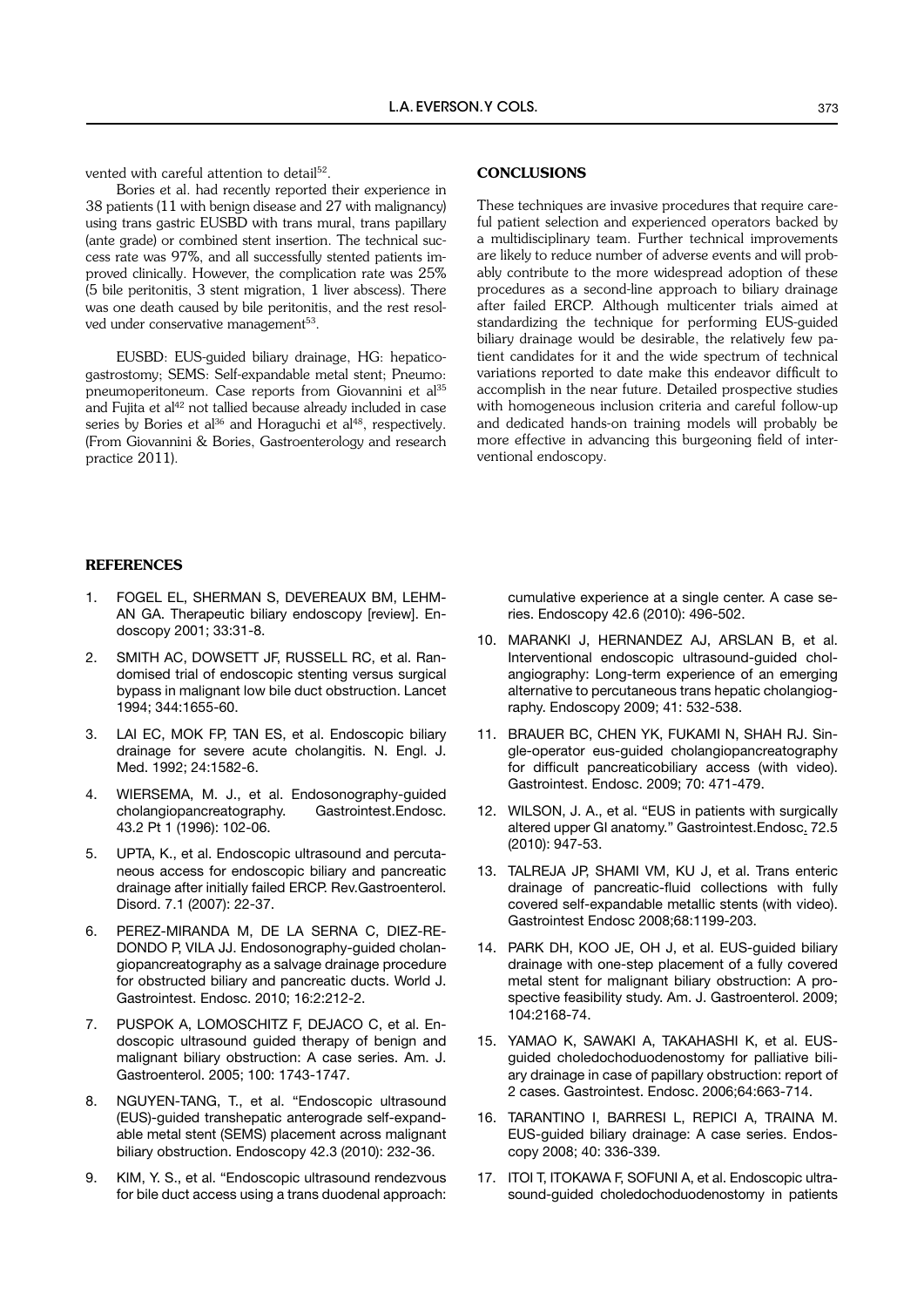with failed endoscopic retrograde cholangiopancreatography. World J. Gastroenterol. 2008; 14: 6078-6082.

- 18. Giovannini M, Moutardier V, Pesenti C, et al. Endoscopic ultrasound-guided bilioduodenal anastomosis: A new technique for biliary drainage. Endoscopy 2001; 33: 898-900.
- 19. Burmester E, Niehaus J, Leineweber T, HUETTEROTH T. EUS-cholangio-drainage of the bile duct: Report of 4 cases. Gastrointest. Endosc. 2003; 57: 246-251.
- 20. Kahaleh M, Hernandez AJ, Tokar J, et al. Interventional EUS-guided cholangiography: Evaluation of a technique in evolution. Gastrointest. Endosc. 2006; 64: 52-59.
- 21. FUJITA N, NODA Y, KOBAYASHI G, et al. Histological changes at an endosonography-guided biliary drainage site: A case report. World J Gastroenterol. 2007; 13: 5512-5515
- 22. Ang TL, Teo EK, Fock KM. Eus-guided trans duodenal biliary drainage in unresectable pancreatic cancer with obstructive jaundice. JOP 2007; 8: 438-443
- 23. YAMAO K, BHATIA V, MIZUNO N, et al. Eus-guided choledochoduodenostomy for palliative biliary drainage in patients with malignant biliary obstruction: Results of long-term follow-up. Endoscopy 2008; 40: 340-342.
- 24. Horaguchi J, Fujita N, Noda Y, et al. Endosonography-guided biliary drainage in cases with difficult transpapillary endoscopic biliary drainage. Dig. Endosc. 2009; 21:239-44.
- 25. Hanada K, Iiboshi T, Ishii Y. Endoscopic ultrasound-guided choledochoduodenostomy for palliative biliary drainage in cases with inoperable pancreas head carcinoma. Dig. Endosc. 2009; 21(Suppl. 1):S75-S78.
- 26. Iwamuro M, Kawamoto H, Harada R, et al. Combined duodenal stent placement and endoscopic ultrasonography-guided biliary drainage for malignant duodenal obstruction with biliary stricture. Dig. Endosc. 2010; 22:236-40.
- 27. ITOI T, YAMAO K. EUS 2008 Working Group document: evaluation of EUS-guided choledochoduodenostomy (with video). Gastrointest. Endosc. 2009;69 (Suppl.): S8-S12.
- 28. ITOI T, SOFUNI A, ITOKAWA F, et al. Endoscopic ultrasonography-guided biliary drainage. J. Hepato biliary Pancreat. Surg. 2010; 17:611-6..
- 29. Giovannini M, Pesenti C, Bories E, Caillol F. Interventional EUS: difficult pancreaticobiliary access. Endoscopy 2006; 38 Suppl. 1:S93-S95.
- 30. Kahaleh M. EUS-guided cholangio-drainage and rendezvous techniques. Tech. Gastrointest. Endosc. 2007; 9:39-45.
- 31. Grimm H, Binmoeller KF, Soehendra N. Endosonography-guided drainage of a pancreatic pseudo cyst. Gastrointest. Endosc. 1992; 38:170-171.
- 32. Giovannini M. EUS-guided pancreatic pseudo cyst drainage. Tech Gastrointest. Endosc. 2007; 9:32-38.
- 33. Giovannini M. Ultrasound-guided endoscopic surgery. Best Pract. Res. Clin. Gastroenterol. 2004; 18:183-200.
- 34. Burmester E, Niehaus J, Leineweber T, Huet-TEROTH T. EUS-cholangio-drainage of the bile duct: report of 4 cases. Gastrointest. Endosc. 2003;57:246- 251.
- 35. Giovannini M, Dotti M, Bories E, Moutardier V, PESENTI C, DANISI C, DELPERO JR. Hepaticogastrostomy by echo-endoscopy as a palliative treatment in a patient with metastatic biliary obstruction. Endoscopy 2003; 35:1076-1078.
- 36. Bories E, Pesenti C, Caillol F, Lopes C, Giovannini M. Transgastric endoscopic ultrasonography-guided biliary drainage: results of a pilot study. Endoscopy 2007; 39:287-291.
- 37. Park DH, Koo JE, Oh J, Lee YH, Moon SH, Lee SS, Seo DW, Lee SK, Kim MH. EUS-guided biliary drainage with one-step placement of a fully covered metal stent for malignant biliary obstruction: a prospective feasibility study. Am. J. Gastroenterol. 2009; 104:2168-2174.
- 38. Perez-Miranda M, De la Serna C, Diez-Re-DONDO P, VILA J. Endosonography-guided cholangio pancreatography as a salvage drainage procedure for obstructed biliary and pancreatic ducts. World J. Gastrointest. Endosc. 2010; 2:212-222.
- 39. Wilson JA, Hoffman B, Hawes RH, Romagnu-OLO J. EUS in patients with surgically altered upper GI anatomy. Gastrointest. Endosc. 2010; 72:947-953.
- 40. Park dH, Song TJ, Eum J, Moon SH, Lee SS, Seo DW, Lee SK, Kim MH. EUS-guided hepatico gastrostomy with a fully covered metal stent as the biliary diversion technique for an occluded biliary metal stent after a failed ERCP (with videos). Gastrointest. Endosc. 2010; 71:413-419.
- 41. Puspok A, Lomoschitz F, Dejaco C, Hejna M, SAUTNER T, GANGL A. Endoscopic ultrasound guided therapy of benign and malignant biliary obstruction: a case series. Am. J. Gastroenterol. 2005; 100:1743-1747.
- 42. Fujita N, Noda Y, Kobayashi G, Ito K, Obana T, Horaguchi J, Takasawa O, Sugawara T. Temporary endosonography-guided biliary drainage for trans gastrointestinal deployment of a self-expandable metallic stent. J Gastroenterol. 2008; 43:637- 640.
- 43. Fujita N, Sugawara T, Noda Y, Kobayashi G, Ito K, Obana T, Horaguchi J, Takasawa O. Snare-over-the-wire technique for safe exchange of a